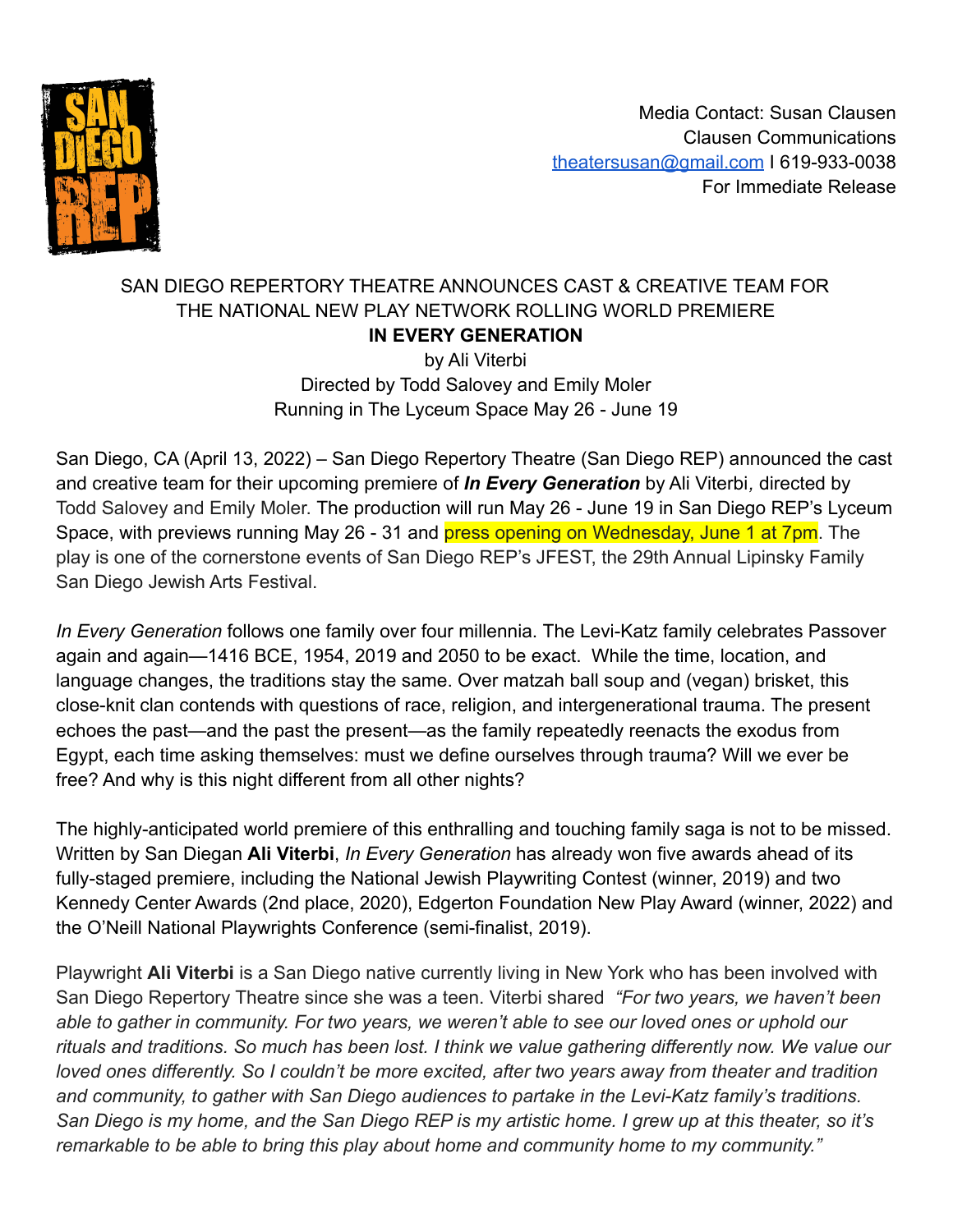Associate Artistic Director of San Diego Repertory Theatre and Co-Director of the production, **Todd Salovey** shared "*San Diego REP has celebrated the blossoming of this beautiful play since its very first draft. Ali blends the contemporary and timeless and has an absolutely unique voice. Audiences across cultures will relate to the love, humor, and struggles of four generations of the Levi-Katz family!*"

> "Tender and honest… Ali Viterbi has spread her wings and is soaring." San Diego Jewish World

"*…not only a very human family saga, but also a timely warning about the choices that American Jews face in the present moment."* Howard Shalwaltz, Founding Artistic Director, Woolly Mammoth Theatre Company

**San Diego Repertory Theatre**'s cast for *In Every Generation* is as follows.

| <b>Judith Scarpone</b>   |
|--------------------------|
| <b>Lisa Robins</b>       |
| <b>Rebecca Futterman</b> |
| <b>Ron Orbach</b>        |
| Sabrina Liu              |
|                          |

The Creative Team is led by Co-Directors **Todd Salovey** and **Emily Moler**. They are joined by talented creatives from the community.

| Creative Team:                             |                              |
|--------------------------------------------|------------------------------|
| San Diego REP Artistic Director            | <b>Sam Woodhouse</b>         |
| Co-Director                                | <b>Todd Salovey</b>          |
| Co-Director                                | <b>Emily Moler</b>           |
| Playwright                                 | Ali Viterbi                  |
| Dramaturg                                  | <b>Gabrielle Hoyt</b>        |
| <b>Costume Designer</b>                    | Elisa Benzoni                |
| <b>Lighting Designer</b>                   | <b>Bryan Ealey</b>           |
| <b>Scenic Designer</b>                     | <b>Giulio Cesare Perrone</b> |
| <b>Projection Designer</b>                 | <b>Elizabeth Barrett</b>     |
| <b>Sound Designer</b>                      | Yehuda L. Hyman              |
| <b>Associate Sound Designer</b>            | <b>Ryan Ford</b>             |
| Stage Manager                              | <b>Kira Vine</b>             |
| <b>Assistant Stage Manager</b>             | <b>Gabby Stryker</b>         |
| Props Artisan                              | <b>Alyssa Kane</b>           |
| <b>Casting Director/Associate Producer</b> | Julianna Stephanie Ojeda     |
|                                            |                              |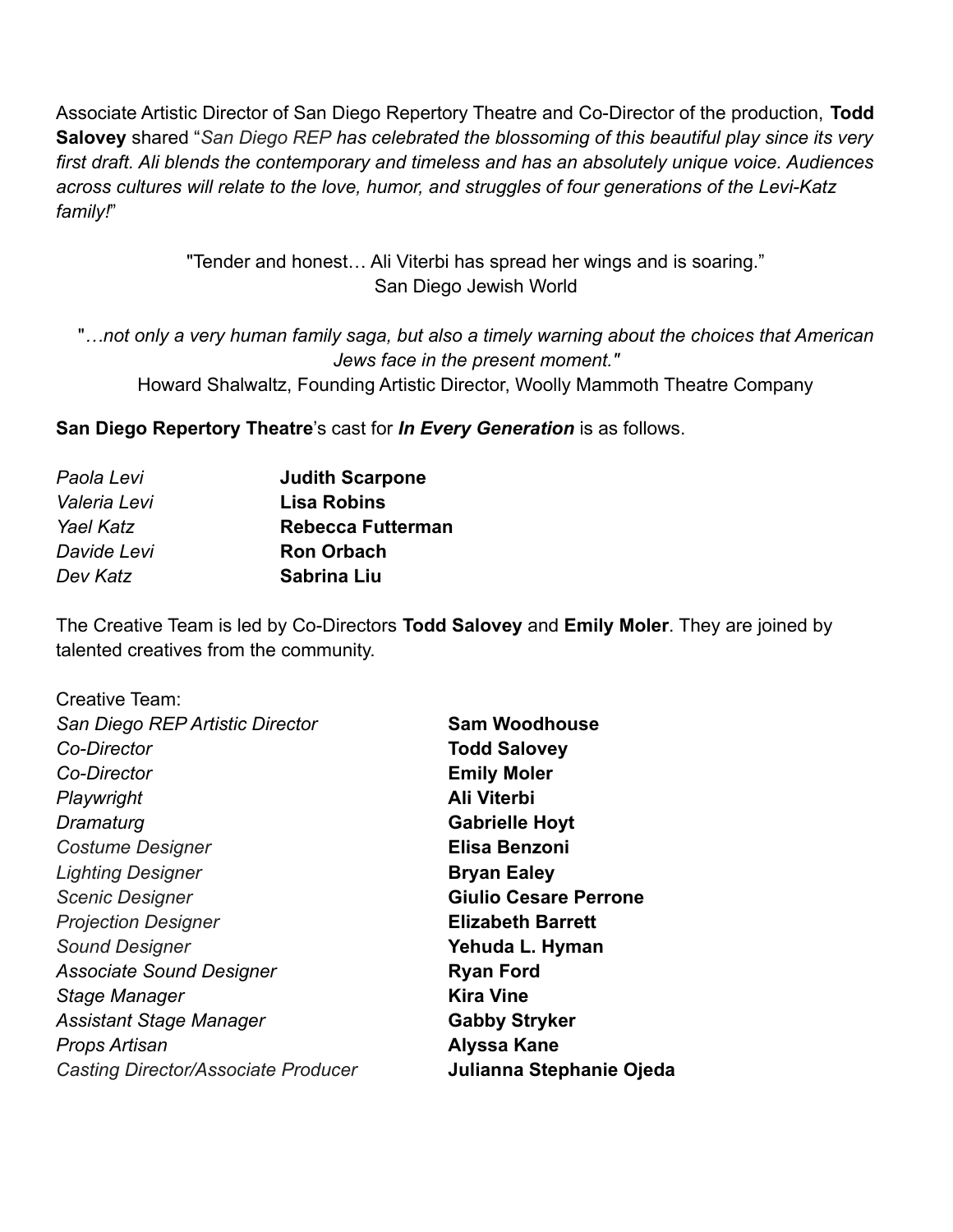## **BIOS**

#### **Ali Viterbi, Playwright**

Ali Viterbi crossed her theatrical Rubicon at age five, crafting imaginary worlds for her Barbie dolls and casting her two younger sisters in original "Wizard of Oz" sequels. Twenty years later, she is now a playwright, television writer, and educator.

Ali's play *In Every Generation* will receive its world premiere at Victory Gardens Theater in 2022, followed by productions at the San Diego REP and Olney Theatre Center. Her work has been developed, produced, or commissioned by Geffen Playhouse, The Kennedy Center/National New Play Network, La Jolla Playhouse, Round House Theatre, San Diego Repertory Theatre, HERE Arts Center, Jewish Plays Project, Last Frontier Theatre Conference, The Barrow Group, Owl and Cat Theatre in Australia, North Coast Repertory Theatre, and Horizon Theater Company, among others. She won the 2019 National Jewish Playwriting Contest and has been a finalist for the O'Neill National Playwrights Conference and the Bay Area Playwrights Festival. Ali has staffed on a TV show and developed projects with AMC and Anonymous Content. She was a member of the 2020/2021 Geffen Playhouse Writers' Room, and she is the associate artistic director of the annual Lipinsky San Diego Jewish Arts Festival. Ali received her B.A. from Yale University and her M.F.A. in Playwriting from UC San Diego.

When she's not writing plays, Ali co-hosts the podcast [Hevruta:](https://anchor.fm/philip-graubart) Jewish texts and their influence on our lives and writes YA fantasy novels. She also loves playing the ukulele, listening to Joni Mitchell, and re-watching episodes of "Buffy the Vampire Slayer."

#### **Todd Salovey, Co-Director**

Todd Salovey is in his 29th season at San Diego REP. He is founding artistic director of the REP's Lipinsky Family San Diego Jewish Arts Festival and last year was honored for its 25th anniversary. Recent REP directing includes Outside Mullingar, and the world premieres of The Dybbuk for Hannah and Sam's Wedding which he also wrote and Herbert Siguenza's Steal Heaven. Other REP work with Siguenza includes the premieres In the Time of the Butterflies and A Weekend with Pablo Picasso, which has also played at the Alley Theatre in Houston, Denver Center, Arizona Theatre Co, San Jose Stage, Los Angeles Theatre Center and Center Arts REP. Acclaimed REP shows include A Hammer, A Bell and A Song to Sing and The Blessing of a Broken Heart which he authored, The Dybbuk, King Lear, Uncle Vanya, The Illusion, the world premiere of Yehuda Hyman's The Mad Dancers and Hamlet starring Jefferson Mays. Salovey is on faculty in Theatre and Dance, and the Rady School of University of California, San Diego where he received a 2018 Distinguished Teaching Award.

#### **Emily Moler, Co-Director**

Emily is a third-year Directing MFA candidate at UC San Diego. Selected Credits: Men on Boats, End Days, Uncle Vanya, As You Like It, Ironbound (UCSD), And We're Live, Coffee Break, The Patriot, and MINUTES\_12/2/08.doc (Actors Theatre of Louisville), Guarding (The PIT), Chamber Music (Self-produced, featuring an updated script created in collaboration with Arthur Kopit), Untitled American Flag Craft Project and Good Cry (The Brick), and The Troll King (Pipeline Theatre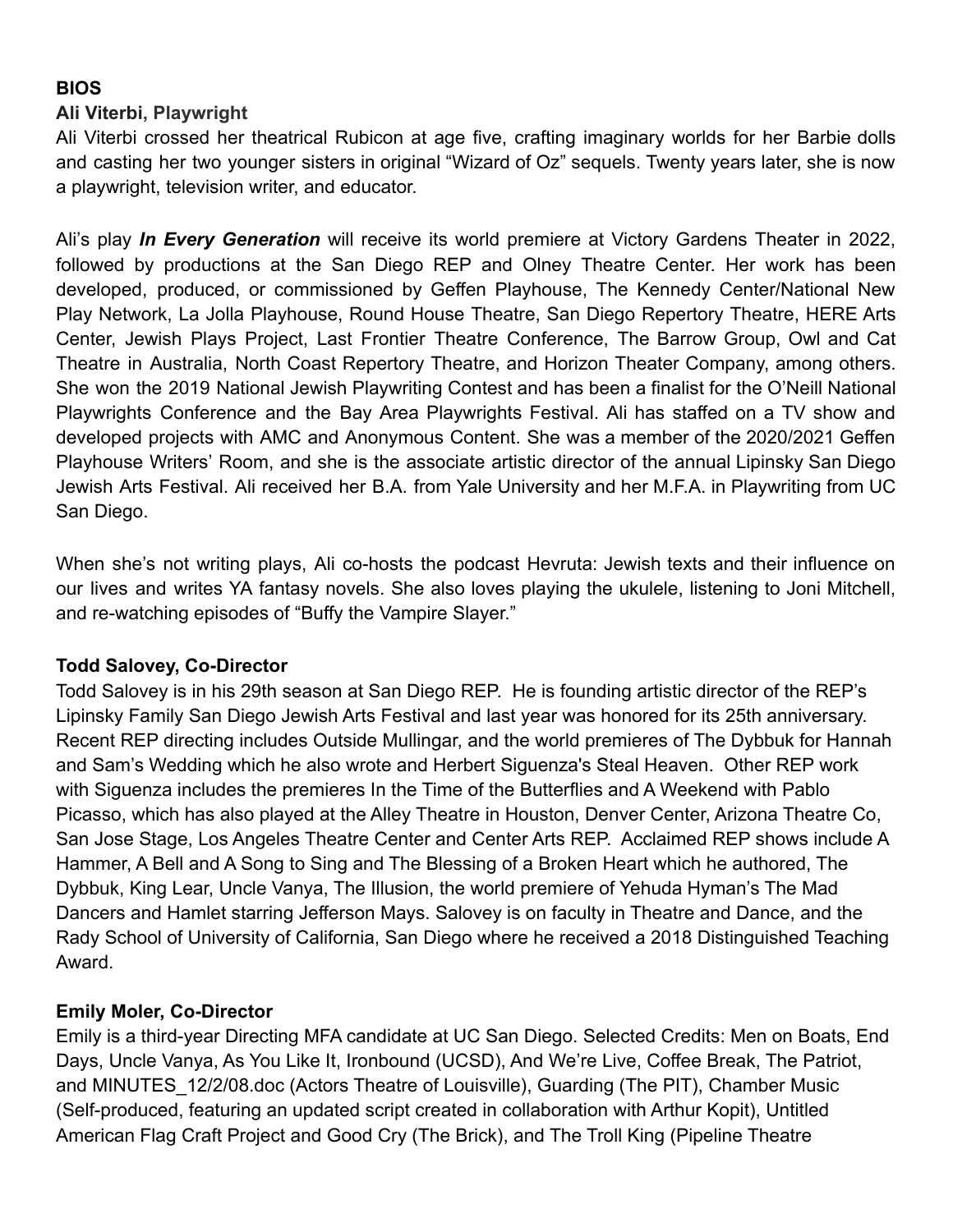Company). Moler has developed new work with Joe's Pub, Night Vale Presents, The Bushwick Starr, Ars Nova, Heartbeat Opera, 3-Legged Dog, The Duplex, and Dixon Place.

**Lisa Robins** (*Valeria Levi)* SD Rep.-Blessing of a Broken Heart (d. Todd Salovey), and several wonderful Women of Valor. Love, Theatre outings include Loss and What I Wore (Geffen), Catskill Sonata (d. Paul Mazursky), Testosterone (d.Michael Arabian), Cornerstone's Long Bridge (d. Bill Rausch), and Yehuda Hyman's Center of the Star. Film/TV includes Rum Diary, and James Dean (d. Mark Rydell), guest stars and commercials. Member of Actors Studio, Rogue Machine, and The Braid, Lisa loves bringing new work to life. Thrilled to be working again with Ali (appeared in Blessing as a teen) and to work again with Todd!

**Ron Orbach** (*Davide Levi*), has had a distinguished career in theater, film, TV and voice over. Broadway: LAUGHTER ON THE 23rd FLOOR; CHICAGO (Also, first national tour/Chicago's Jeff Award); DANCE OF THE VAMPIRES; NEVER GONNA DANCE; SOUL DOCTOR. Off-Broadway: HARRY CHAPIN: LIES & LEGENDS, (NY, Chicago, and Pasadena Playhouse LADCC Award); Also, Roundabout, CSC. Representative Regional: A MIDSUMMER NIGHT'S DREAM (Bottom/Chicago Shakespeare Theater, Jeff Nomination); FIDDLER ON THE ROOF (Tevye/Sacramento Music Circus); ROAD TO NIRVANA (Odyssey, LA Weekly Award). Also, Old Globe, Goodman, Seattle Rep, La Jolla, Denver Center, Portland Stage (ME), Berkshire Theater Festival, El Portal (LA); Film: "Clueless". TV: "Law & Order", "Platypus Man" (series regular),"Girls", etc. Mr. Orbach is also an acting coach and director (LA's Ovation Award: Jim McGrath's THE ELLIS JUMP).

**Judith Scarpone (***Paola Levi***)** : BROADWAY: "The Twilight of The Golds" REGIONALLY: Kennedy Center, The Hartman, Pasadena Playhouse, The Paramount, The Walnut, Syracuse Stage, GeVa, Whole Theatre LA STAGES: Boston Court, The Odyssey, The Hayworth, The Court, The Canon, The Hudson, Open Fist, The Road etc. Florence International Theatre, Italy

TELEVISION: Series Regular "Bedtime" MOWS: Portrait of a Domestic Goddess, Match Made in Heaven, Twilight of The Golds, Bachelor Baby EPISODICS: Brooklyn Nine-Nine, Hung, Law & Order, Dragnet, ER, Drew Carey, Ellen. SEVERAL SOAPS

FILMS: Five Hour Friends, Everybody Wants To Be Italian, Jesus, Mary & Joey, Garlic & Gun Powder, Selfie Shoot-Out, The Blue Drum

**Rebecca Futterman** (*Yael Katz*) was born and raised in the suburbs outside New York City and holds a MFA in Acting from UCSD and a BFA in Musical Theatre from Ithaca College. UC San Diego credits: A Midsummer Night's Dream, Heap, Ironbound, Man in Love, Monster (WNPF '19), The Misanthrope. Regional credits: Taking Steps, Children of Eden (HSRT); A Christmas Carol (McCarter); The Drowsy Chaperone (Arts Center of Coastal Carolina). Nat'l tour: Seussical.

**Sabrina Liu** (*Dev Katz*) is a second-year MFA acting candidate at the University of California, San Diego. Regional Credits: Electra (National Women's Theatre Festival). New Play Development: Exotic Deadly: Or the MSG Play (Eugene O'Neill Theatre Center), In Every Generation (San Diego Repertory Theatre). Sabrina holds a BA in Government and Psychology with minors in Theatre and Inequality Studies from Cornell University. She would like to thank her family, her teachers, and her wonderful classmates for their endless love and support; and the cast, crew, and creative team of In Every Generation for their openness, dedication, and boundless empathy.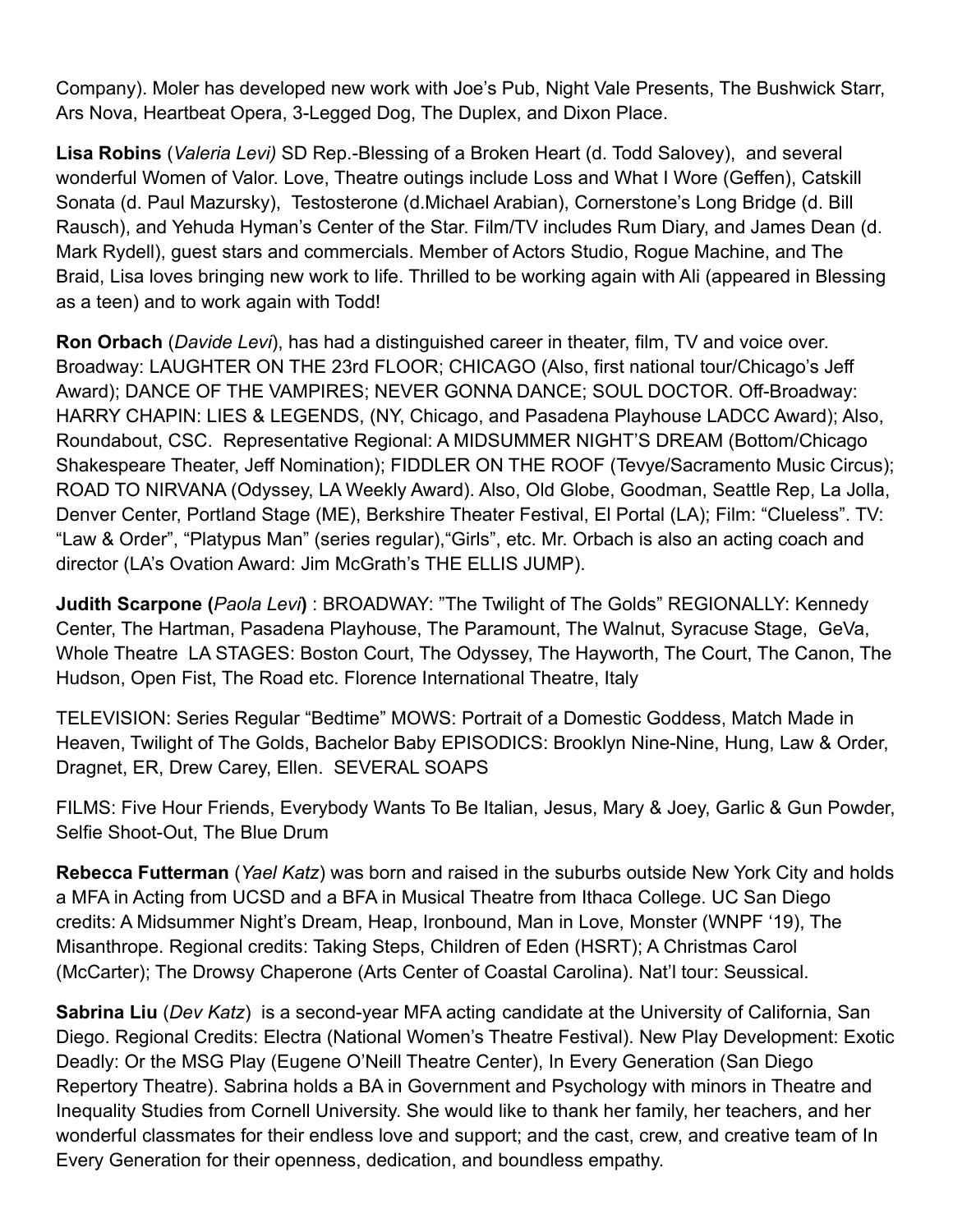### **San Diego REP Season 46 Calendar**

Remaining Season 46 Calendar: *In Every Generation* (May 26 – June 19, 2022); *The Curious Incident of the Dog in the Night-Time* (August 18 - September 11); *Twelfth Night* (July 28 – August 21, 2022); *Grand Master Funk* (September 8 – October 2, 2022). For more information on individual tickets or to purchase a subscription, please contact the box office or go online at www.sdrep.org. If you have any special accessibility needs please contact the box office for details on possible accommodations. **[boxoffice@sdrep.org](mailto:boxoffice@sdrep.org)** or 619-544-1000. Dates subject to change.

# **A Safe Return To The Theatre (Covid Protocol)**

San Diego REP is committed to the health and safety of artists, staff, volunteers and you, our audiences. We closely monitor the latest developments regarding COVID-19 to ensure that we are following appropriate recommendations from health authorities and to proactively adjust and implement measures to ensure a safe environment for everyone. Health and safety plans will change to adapt to new guidelines. We encourage you to visit [www.sdrep.org/safety](https://www.sdrep.org/safety) for the latest information and check the pre-show communications that are emailed to ticket-holders.

## **About San Diego Repertory Theatre**

San Diego Repertory Theatre (San Diego REP) produces intimate, provocative and inclusive theatre. Founded in 1976, San Diego Repertory Theatre is downtown San Diego's resident theatre, promoting an interconnected community through vivid works that nourish progressive political and social values and celebrates the multiple voices of our region. The company produces and hosts over 550 events and performances year-round on its three stages at the Lyceum Theatre. Since moving to the Lyceum, The REP has produced 54 main stage productions by Latino playwrights, and more than 45 world premieres. The company has received more than 200 awards for artistic excellence from the San Diego Theatre Critics Circle, Patté Theatre Awards, NAACP, Backstage West, Dramalogue and StageSceneLA. In 2005, the San Diego Theatre Critics Circle presented The REP with the Craig Noel Award "For 30 Years of Artistic Dedication to Downtown and Diversity." San Diego Repertory Theatre feeds the curious soul. To learn more about San Diego Repertory Theatre, to purchase tickets, or make a donation, visit sdrep.org. Follow us on social media @SanDiegoREP.

#### **Supported By**

San Diego REP Season 46 financial support provided in part by the City of San Diego, Commission for Arts and Culture, The Andrew W. Mellon Foundation, The Conrad Prebys Foundation, Joan and Irwin Jacobs, Larry Alldredge and Dawn Moore and Harvey Neiman. Additional support for *In Every Generation* was provided by Dylan Jacobs and Mikayla Wilson, Leichtag Foundation, The Leon Embry and Margo Hebald Fund For New American Plays and Len Hirsch. *In Every Generation* is first produced as a National New Play Network Rolling World Premiere by Victory Gardens Theater (IL), San Diego Repertory Theatre (CA), and Olney Theatre Center (MD). For more information, please visit [nnpn.org](http://nnpn.org/). *In Every Generation* was developed with the support of the John F. Kennedy Center for the Performing Arts, the National New Play Network, The Lipinsky Family San Diego Jewish Arts Festival at San Diego Repertory Theatre and Gabrielle Hoyt.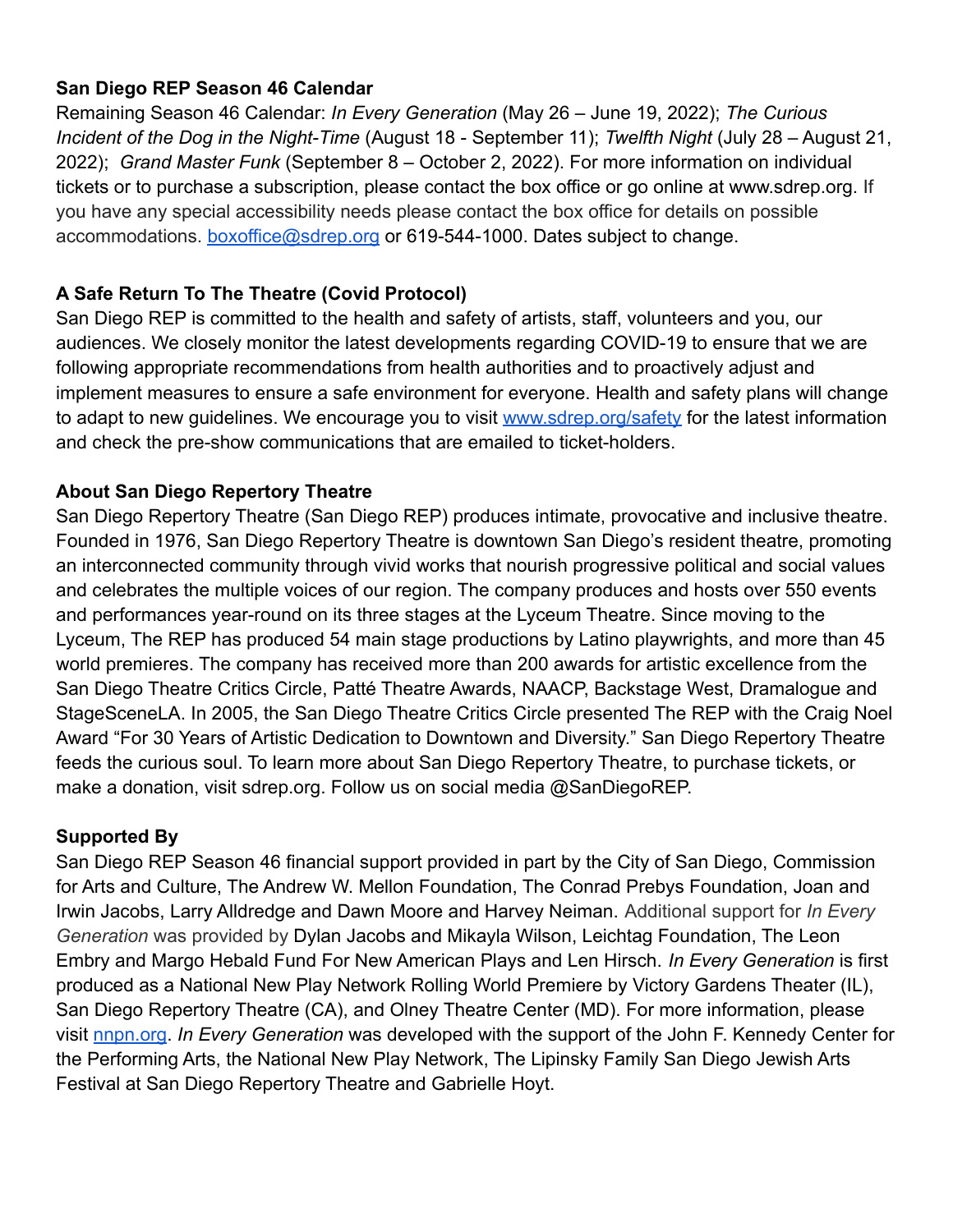### **About National New Play Network**

National New Play Network is an alliance of professional theaters that collaborate in innovative ways to develop, produce, and extend the life of new plays. Since its founding in 1998, NNPN has supported more than 250 productions nationwide through its innovative National New Play Network Rolling World Premiere program, which provides playwright and production support for new works at its Member theaters. Additional programs - its annual National Conference, National Showcase of New Plays, and MFA Playwrights Workshop; the NNPN Annual and Smith Prize commissions; its residencies for playwrights, producers and directors; and the organization's member accessed Collaboration, Festival, and Travel banks and online information sessions - have helped cement the Network's position as a vital force in the new play landscape. NNPN also strives to pioneer, implement, and disseminate ideas and programs that revolutionize the way theaters collaborate to support new plays and playwrights. Its most recent project, the New Play Exchange, is changing the way playwrights share their work and others discover it by providing immediate access to information on more than 40,000 new plays by living writers. NNPN's Core and Associate Member Theaters along more than 350 Affiliated Artists who are its programmatic alumni, the thousands of artists and artisans employed annually by its Member Theaters, and the hundreds of thousands of audience members who see its supported works each year - are creating the new American theater. nnpn.org | newplayexchange.org

● Fact Sheet Below

**FACT SHEET** SAN DIEGO REPERTORY THEATRE PRESENTS THE NATIONAL NEW PLAY NETWORK ROLLING WORLD PREMIERE *In Every Generation* a play by Ali Viterbi Co-Directed by Todd Salovey and Emily Moler Performance Dates: May 26 - June 19 Previews: May 26 - May 31 Press Opening: Wednesday, June 1 at 7:00p.m. Closing: Sunday, June 19th at 2:00p.m.

#### **Synopsis:**

One family. One holiday. Four millennia.

The Levi-Katz family celebrates Passover again and again—1416 BCE, 1954, 2019 and 2050 to be exact! While the time, location, and language changes, the traditions stay the same. Over matzah ball soup and (vegan) brisket, this close-knit clan contends with questions of race, religion, and inter-generational trauma.

The present echoes the past—and the past the present—as the family repeatedly reenacts the exodus from Egypt, each time asking themselves: must we define ourselves through trauma? Will we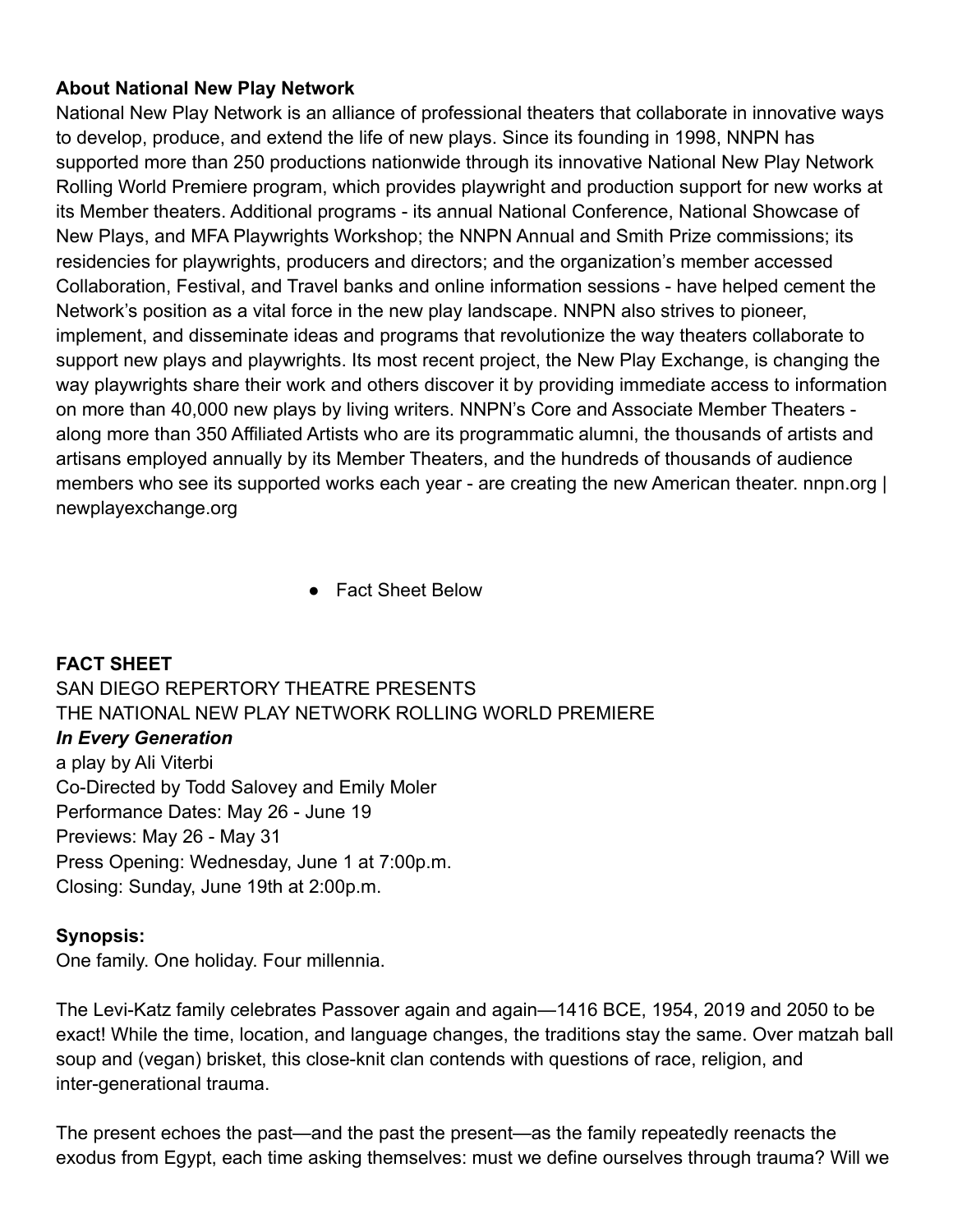ever be free? And why is this night different from all other nights?

Written by San Diegan Ali Viterbi, *In Every Generation* has already won several awards, including the National Jewish Playwriting Contest and two Kennedy Center Awards in 2020. The highly-anticipated world premiere of this enthralling and touching family saga is not to be missed.

> "Tender and honest… Ali Viterbi has spread her wings and is soaring." San Diego Jewish World

"*…not only a very human family saga, but also a timely warning about the choices that American Jews face in the present moment."*

#### **Cast:**

#### **Creative Team:**

*San Diego REP Artistic Director* **Sam Woodhouse** *Co-Director* **Todd Salovey** *Co-Director* **Emily Moler** *Playwright* **Ali Viterbi** *Dramaturg* **Gabrielle Hoyt** *Costume Designer* **Elisa Benzoni** *Lighting Designer* **Bryan Ealey** *Scenic Designer* **Giulio Cesare Perrone** *Projection Designer* **Elizabeth Barrett** *Sound Designer* **Yehuda L. Hyman** Associate Sound Designer **Ryan Ford** *Stage Manager* **Kira Vine** *Assistant Stage Manager* **Gabby Stryker** *Props Artisan* **Alyssa Kane** *Casting Director/Associate Producer* **Julianna Stephanie Ojeda**

#### Previews:

- Thursday, May 26th at 8:00 p.m.
- Friday, May 27th at 8:00 p.m.
- Saturday, May 28th at 8:00 p.m.
- Sunday, May 29th at 7:00 p.m.
- Tuesday, 31st at 7:00 p.m.

*Paola Levi* **Judith Scarpone** *Valeria Levi* **Lisa Robins** *Yael Katz* **Rebecca Futterman** *Davide Levi* **<b>Ron Orbach** *Dev Katz* **Sabrina Liu**